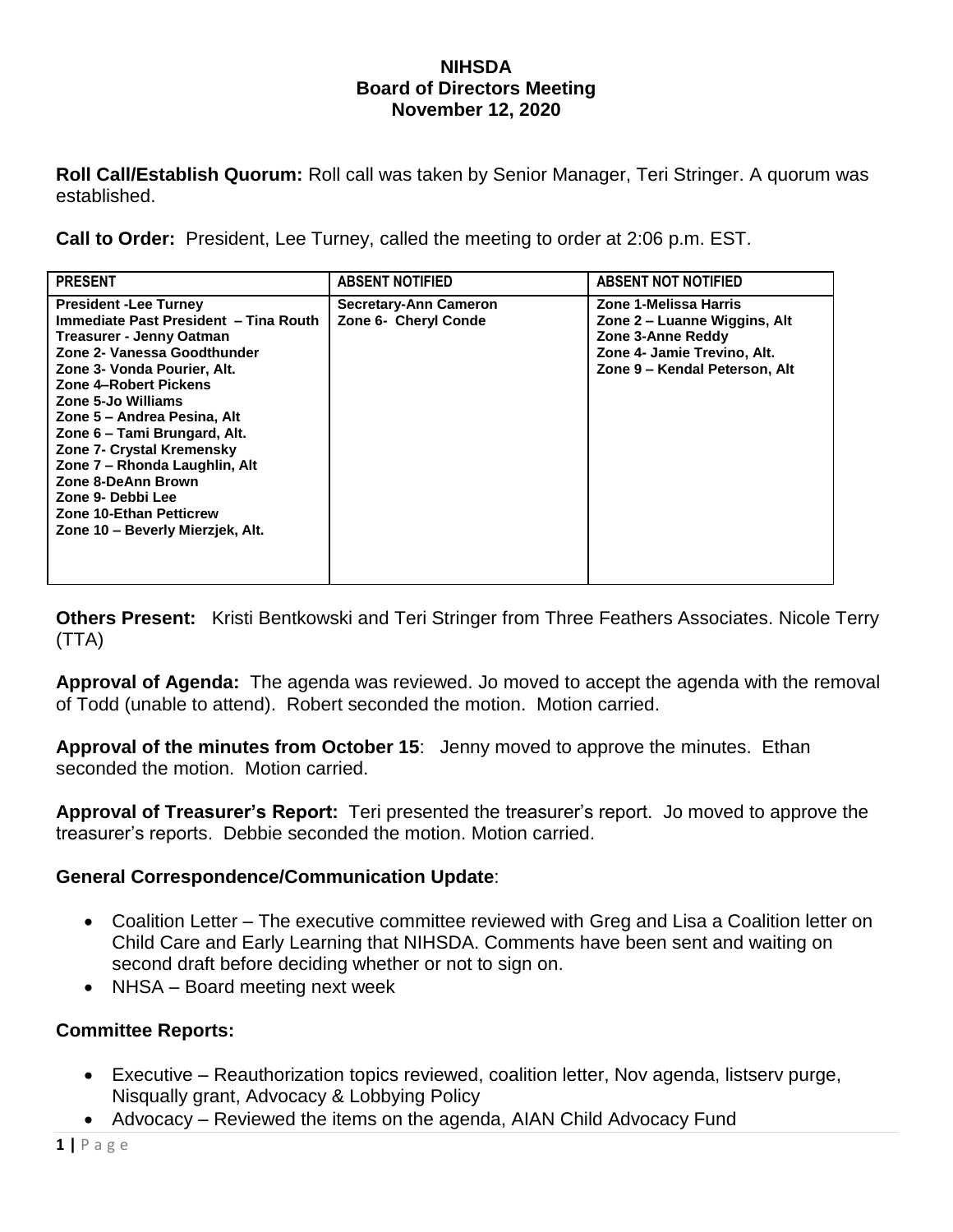- $\circ$  Debbie tell programs when they apply for expansion they can include construction costs. Tribes can use their own Part B/C funds as in-kind.
- $\circ$  Jo Birth to 5 grants. She is at the end of her cycle and wanted to apply but was discouraged by her grant and program specialist (who are new).
- Governance Op Manual updates, Advocacy & Lobbying Policy, Credit Card Processing Policy, Membership Discount
- Membership 2020 Membership survey reviewed, Membership Discount, Awards and **Recognitions** 
	- $\circ$  Tina like the idea of a discount but is worried that 25% discount is not enough for smaller programs
	- $\circ$  Lee we lose nothing if we just give them their membership for the remainder of this year
	- o Debbie offered to email Zone 9 grantees. Teri will send a membership update on Friday

Jo moved to accept reports with the change that programs that have not joined in the last 3 years can join for free. Robert seconded. Motion carried.

# **TTA Update, Nicole Terry:**

- The Region XI TTA calendar and event book should be released on Dec  $14<sup>th</sup>$ . Flyers about the three December events should go out next week.
- Staffing changes Roxanne Wells transitioned, Racquel moved from a GS to Family Engagement Specialist, 2 GS and 1 EC positions are open. Aziele is retiring in December.
- There is a new grantee/TTA agreement for planning/goal setting (new requirement from OHS). Program Specialists will be setting up calls. Grantees can still submit individual TA need requests.
	- $\circ$  Lee requested that the TA request process be made smoother. Nicole agreed that it can sometimes be cumbersome, but it is intended to keep program specialists in the loop. Lee feels it needs to be more timely.
	- $\circ$  Lee also asked if TTA uses native preference in hiring? Nicole Yes, and then native experience. But they have not received any applicants with either.
	- $\circ$  Lee requested a new staffing list Nicole will send to Teri
	- o Debbie clarified that ICF is TTA and DHL is Reviewers. Some people in Washington state want to apply but the application process was too confusing/complex. Nicole – their recruiter can help walk them through the process. She will send the job listings and get a contact for DHL.
	- $\circ$  Vonda how are GS and EC specialist states/case loads determined? Nicole they try to keep the cases distributed evenly (15-20 each) and geographically close.
	- $\circ$  Vonda Will there be training support for new management staff? Nicole Yes, it is in the works!

**PLC Webinar Update:** Teri sent out a report on the cohorts. Asked for thoughts on offering this to directors. The board voted 90%/10% to move forward.

# **For the Good of the Board:**

- Vonda they are underenrolled (90 HS slots open), they are going full virtual, she had to get her staff listed as essential.
- Robert programs in OK all different regarding open/closed/virtual